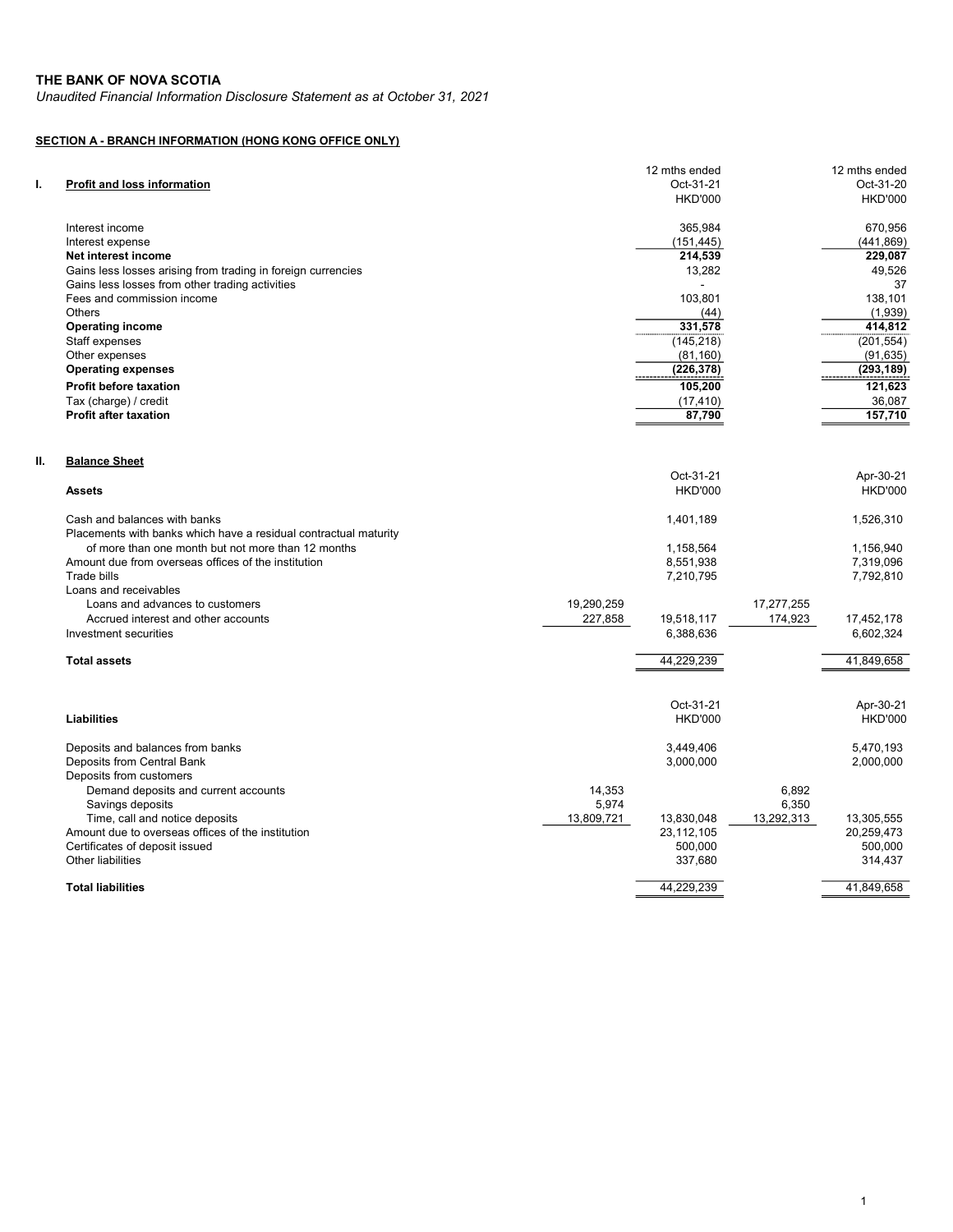### Impairment allowance for impaired assets

Collective impairment allowances for impaired assets are maintained at overseas Head Office (The Bank of Nova Scotia, "the Bank") , while individual impairment allowances are booked in the Hong Kong Office.

No individual impairment allowance was booked for exposures maintained in the Hong Kong Office as at October 31, 2021 (April 30, 2021: Nil).

The Bank applies a three-stage approach to measure allowance for credit losses, using an expected credit loss approach as required under IFRS 9 effective November 1, 2017. The impairment allowances pertaining to the exposures classified in Stages 1 and 2 under IFRS 9 are treated as collective impairment allowances and those classified in Stage 3 under IFRS 9 are treated as individual impairment allowances.

The Bank's allowance for credit losses calculations are outputs of models with a number of underlying assumptions regarding the choice of variable inputs and their interdependencies. The expected credit loss impairment model reflects the present value of all cash shortfalls related to default events either (i) over the following twelve months or (ii) over the expected life of a financial instrument depending on credit deterioration from inception. The allowance for credit losses reflects an unbiased, probability-weighted outcome which considers multiple scenarios based on reasonable and supportable forecasts.

This impairment model measures credit loss allowances using a three-stage approach based on the extent of credit deterioration since origination:

- Stage 1 Where there has not been a significant increase in credit risk (SIR) since initial recognition of a financial instrument, an amount equal to 12 months expected credit loss is recorded. The expected credit loss is computed using a probability of default occurring over the next 12 months. For those instruments with a remaining maturity of less than 12 months, a probability of default corresponding to remaining term to maturity is used.
- Stage 2 When a financial instrument experiences a SIR subsequent to origination but is not considered to be in default, it is included in Stage 2. This requires the computation of expected credit loss based on the probability of default over the remaining estimated life of the financial instrument.
- Stage 3 – Financial instruments that are considered to be in default are included in this stage. Similar to Stage 2, the allowance for credit losses captures the lifetime expected credit losses.

### III. **Impaired Assets**

No advances to customers, banks and other financial institutions were impaired as at October 31, 2021 (April 30, 2021: Nil).

#### a. Overdue advances

No advances to customers, banks, other financial institutions and other assets were overdue as at October 31, 2021 (April 30, 2021: Nil)

#### b. Rescheduled advances

No advances to customers, banks and other financial institutions were rescheduled as at October 31, 2021(April 31, 2021: Nil).

#### c. Repossessed assets

No repossessed assets as at October 31, 2021 (April 31, 2021: Nil).

### IV. Off-Balance Sheet Exposures

|                          | a. Contingent liabilities and commitments | Oct-31-21<br><b>HKD'000</b> | Apr-30-21<br><b>HKD'000</b> |
|--------------------------|-------------------------------------------|-----------------------------|-----------------------------|
|                          | - Direct credit substitutes               | 186,168                     | 573,683                     |
|                          | - Transaction-related contingencies       | 222                         | 15,968                      |
|                          | - Trade-related contingencies             | 557,121                     | 657,645                     |
| - Other commitments      |                                           | 6,272,302                   | 6,383,794                   |
| - Others                 |                                           |                             |                             |
| Total                    |                                           | 7,015,813                   | 7,631,090                   |
|                          |                                           |                             |                             |
| b. Derivatives           |                                           | Oct-31-21                   | Apr-30-21                   |
|                          |                                           | <b>HKD'000</b>              | <b>HKD'000</b>              |
| <b>Notional Amounts:</b> |                                           |                             |                             |
|                          | - Exchange rate contracts                 | 18,797,444                  | 16,778,893                  |
|                          | - Interest rate contracts                 |                             |                             |
| - Others                 |                                           |                             | 36,444                      |
| Total                    |                                           | 18,797,444                  | 16,815,337                  |
|                          |                                           |                             |                             |
|                          |                                           | Oct-31-21                   | Apr-30-21                   |
|                          |                                           | <b>HKD'000</b>              | <b>HKD'000</b>              |
| Fair value:              |                                           |                             |                             |
|                          | - Exchange rate contracts                 | 118,593                     | 119,486                     |
|                          | - Interest rate contracts                 |                             | 11,982                      |
| - Others                 |                                           |                             | 1,101                       |
| Total                    |                                           | 118,593                     | 132,569                     |
|                          |                                           |                             |                             |

No bilateral netting arrangements were made for the above derivative transactions.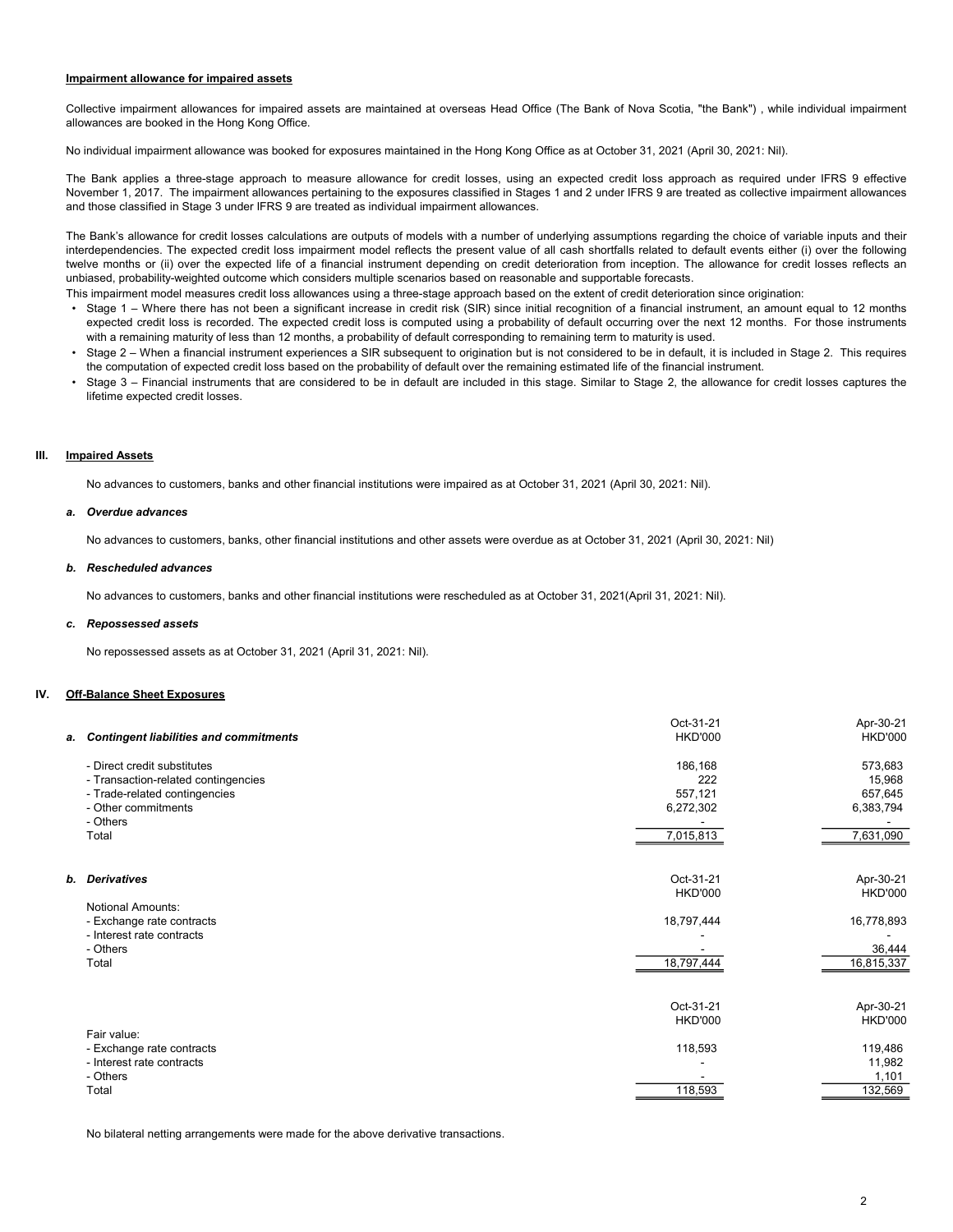## V. Segmental Information

| a. Analysis of loans and advances to customers by sectors | Oct-31-21      |                                          | Apr-30-21      |                                          |
|-----------------------------------------------------------|----------------|------------------------------------------|----------------|------------------------------------------|
|                                                           |                | % of loans and<br>advances<br>covered by |                | % of loans and<br>advances<br>covered by |
|                                                           | <b>HKD'000</b> | collateral                               | <b>HKD'000</b> | collateral                               |
| Industrial, commercial & financial                        |                |                                          |                |                                          |
| - Property development                                    | 1.100.000      |                                          | 1,100,000      |                                          |
| - Property investment                                     | 1,250,000      |                                          | 1,250,000      |                                          |
| - Wholesale and retail trade                              |                |                                          |                |                                          |
| - Manufacturing                                           | 2.099.412      |                                          | 1,552,940      |                                          |
| - Information technology                                  | 2,000,000      |                                          | 1,500,000      |                                          |
| - Transport and Transport equipment                       | 909.600        |                                          | 1,050,000      |                                          |
| - Others                                                  | 2,943,900      |                                          | 1,778,235      | 21.9%                                    |
| Loans and advances for use in Hong Kong                   | 10,302,912     |                                          | 8.231.175      | 4.7%                                     |
| Trade finance                                             | 678.914        |                                          |                |                                          |
| Loans and advances for use outside Hong Kong              | 8,308,433      | 4.6%                                     | 9,046,080      | 6.8%                                     |
| Total loans and advances to customers                     | 19,290,259     | 2.0%                                     | 17,277,255     | 5.8%                                     |

## b. Non-bank Mainland exposures

|                                                                                                                                                                  |                              | Oct-31-21<br><b>HKD'000</b>   |           |
|------------------------------------------------------------------------------------------------------------------------------------------------------------------|------------------------------|-------------------------------|-----------|
|                                                                                                                                                                  | On-Balance<br>sheet exposure | Off-Balance<br>sheet exposure | Total     |
| - Central government, central government-owned entities and their<br>subsidiaries and JV                                                                         | 1,265,502                    | 1,943,900                     | 3,209,402 |
| - PRC nationals residing outside Mainland China or other entities<br>incorporated outside Mainland China where the credit is granted or<br>use in Mainland China | 600.634                      | 250,000                       | 850,634   |
| Total                                                                                                                                                            | 1,866,136                    | 2,193,900                     | 4,060,036 |
| Total Asset after provision                                                                                                                                      | 44,229,239                   |                               |           |
| On-balance sheet exposures as % of total asset                                                                                                                   | 4.22%                        |                               |           |
|                                                                                                                                                                  |                              |                               |           |
|                                                                                                                                                                  |                              | Apr-30-21<br><b>HKD'000</b>   |           |
|                                                                                                                                                                  | On-Balance<br>sheet exposure | Off-Balance<br>sheet exposure | Total     |
| - Central government, central government-owned entities and their<br>subsidiaries and JV                                                                         | 1,386,454                    | 1,941,175                     | 3,327,629 |
| - PRC nationals residing outside Mainland China or other entities<br>incorporated outside Mainland China where the credit is granted or<br>use in Mainland China | 600,435                      | 306,781                       | 907,216   |
| Total                                                                                                                                                            | 1,986,889                    | 2,247,956                     | 4,234,845 |
| Total assets after provision                                                                                                                                     | 41,849,658                   |                               |           |

# c. Analysis of advances to customers by geographic areas according to the location of counterparties after risk transfer :

|                      | Oct-31-21<br>(HKD millions) | Apr-30-21<br>(HKD millions) |
|----------------------|-----------------------------|-----------------------------|
| Hong Kong            | 15,606                      | 10,927                      |
| Rest of Asia Pacific | 3,005                       | 4,177                       |
| North America        | 679                         | 2.173                       |
|                      | 19,290                      | 17.277                      |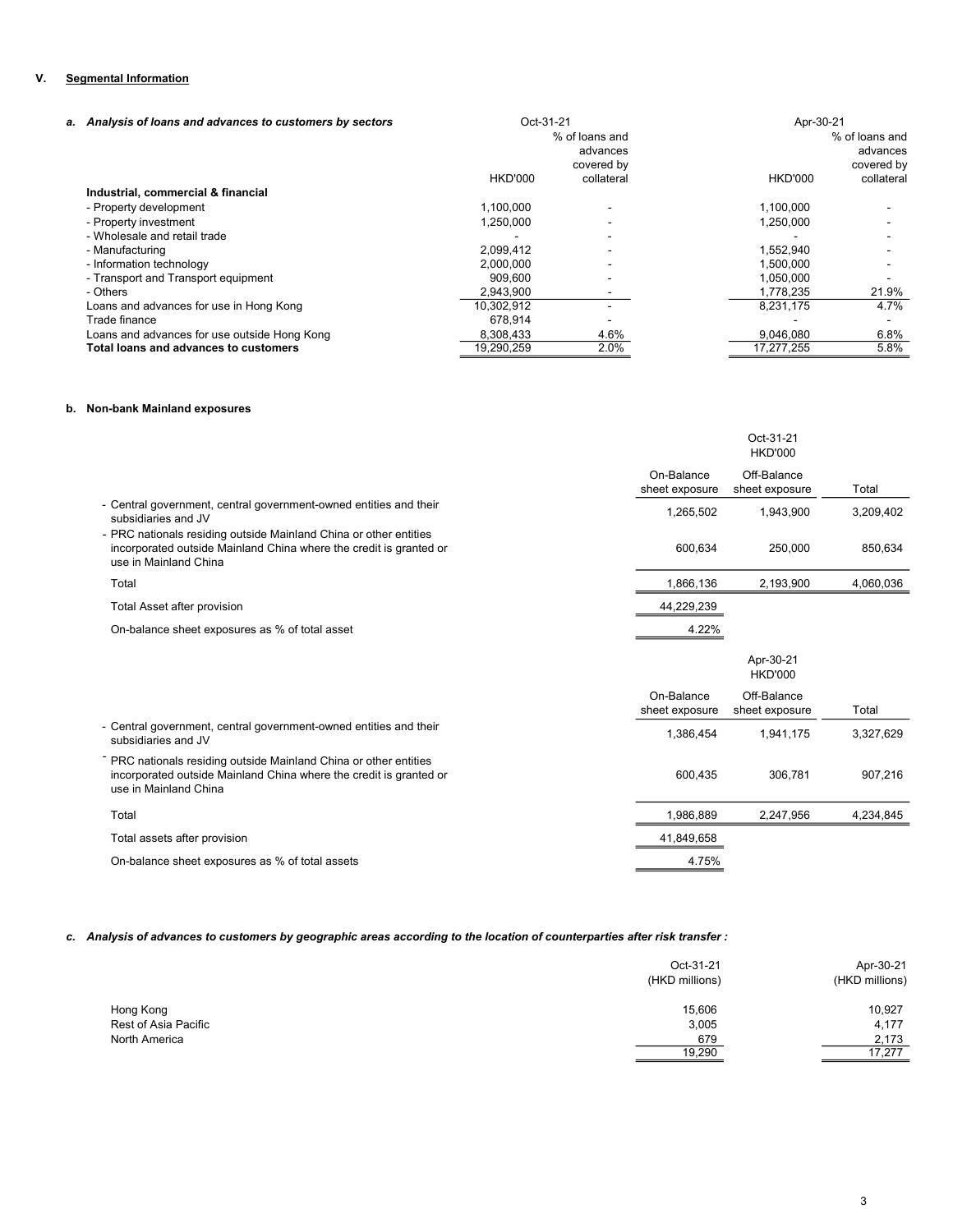## d. International Claims

The following table provides a breakdown of international claims by major countries and geographical segments. Only major countries or geographical locations with not less than 10% of the total international claims after taking into account any recognized risk transferred are disclosed.

|                             |                |                        | Oct-31-21<br>(HKD millions) |                                        |        |
|-----------------------------|----------------|------------------------|-----------------------------|----------------------------------------|--------|
|                             |                |                        | Non-bank                    | Non-bank private sector                |        |
|                             | <b>Banks</b>   | <b>Official Sector</b> | Financial<br>Institutions   | Non-financial<br><b>Private Sector</b> | Total  |
| <b>Developed Countries</b>  | 9,316          | 4,857                  | ۰                           | 1,890                                  | 16,063 |
| of which Canada             | 9,292          | ۰                      | -                           | $\blacksquare$                         | 9,292  |
| of which Japan              | $\overline{2}$ | 4,857                  | ۰                           | $\overline{\phantom{0}}$               | 4,859  |
| <b>Offshore Centres</b>     | 274            | $\blacksquare$         | ۰                           | 9,241                                  | 9,515  |
| of which Hong Kong          | 30             |                        | -                           | 8,594                                  | 8,624  |
| Developing Asia and Pacific | 8,730          | 396                    | 960                         | $\overline{\phantom{a}}$               | 10,086 |
| of which China              | 8,341          | 396                    | 182                         | $\overline{\phantom{a}}$               | 8,919  |

### (HKD millions) Apr-30-21

|                             |                |                          | Non-bank                  | Non-bank private sector                |        |
|-----------------------------|----------------|--------------------------|---------------------------|----------------------------------------|--------|
|                             | Banks          | Official Sector          | Financial<br>Institutions | Non-financial<br><b>Private Sector</b> | Total  |
| <b>Developed Countries</b>  | 8.158          | 4,206                    | ۰                         | 231                                    | 12,595 |
| of which Canada             | 7,794          | ۰                        | $\overline{\phantom{a}}$  | $\overline{\phantom{0}}$               | 7,794  |
| of which Japan              | $\overline{c}$ | 4,206                    | ۰                         |                                        | 4.208  |
| <b>Offshore Centres</b>     | 310            | $\overline{\phantom{0}}$ | $\overline{\phantom{a}}$  | 7.246                                  | 7,556  |
| of which Hong Kong          | 310            | $\overline{\phantom{a}}$ | $\overline{\phantom{a}}$  | 6.193                                  | 6,503  |
| Developing Asia and Pacific | 9.669          | 513                      | 1.354                     | 454                                    | 11,990 |
| of which China              | 9,365          | 513                      | 189                       | $\overline{\phantom{a}}$               | 10,067 |

## VI. Currency risk

The following position constitutes more than 10% (either positive or negative) of the total net position in all foreign currencies.

|                           |            | Oct-31-21<br>(HKD millions) |          |              |
|---------------------------|------------|-----------------------------|----------|--------------|
|                           | <b>USD</b> | <b>CNY</b>                  | CAD      | <b>TOTAL</b> |
| Spot assets               | 27,942     | 643                         | 374      | 28,959       |
| Spot liabilities          | (27, 039)  | (1,734)                     | (151)    | (28, 924)    |
| Forward purchases         | 8,953      | 1,462                       | 1,620    | 12,035       |
| Forward sales             | (9,823)    | (367)                       | (1, 847) | (12, 037)    |
| Net long (short) position | 33         | 4                           | (4)      | 33           |
|                           |            | Apr-30-21<br>(HKD millions) |          |              |
|                           | <b>USD</b> | <b>CNY</b>                  | CAD      | <b>TOTAL</b> |
| Spot assets               | 24,662     | 1,578                       | 366      | 26,606       |
| Spot liabilities          | (24, 841)  | (1, 576)                    | (148)    | (26, 565)    |
| Forward purchases         | 8,394      | 78                          | 2,639    | 11,111       |
| Forward sales             | (8, 179)   | (78)                        | (2,861)  | (11, 118)    |
| Net long (short) position | 36         | $\overline{2}$              | (4)      | 34           |

There were no structural assets and liabilities as at October 31, 2021 (April 30, 2020: Nil).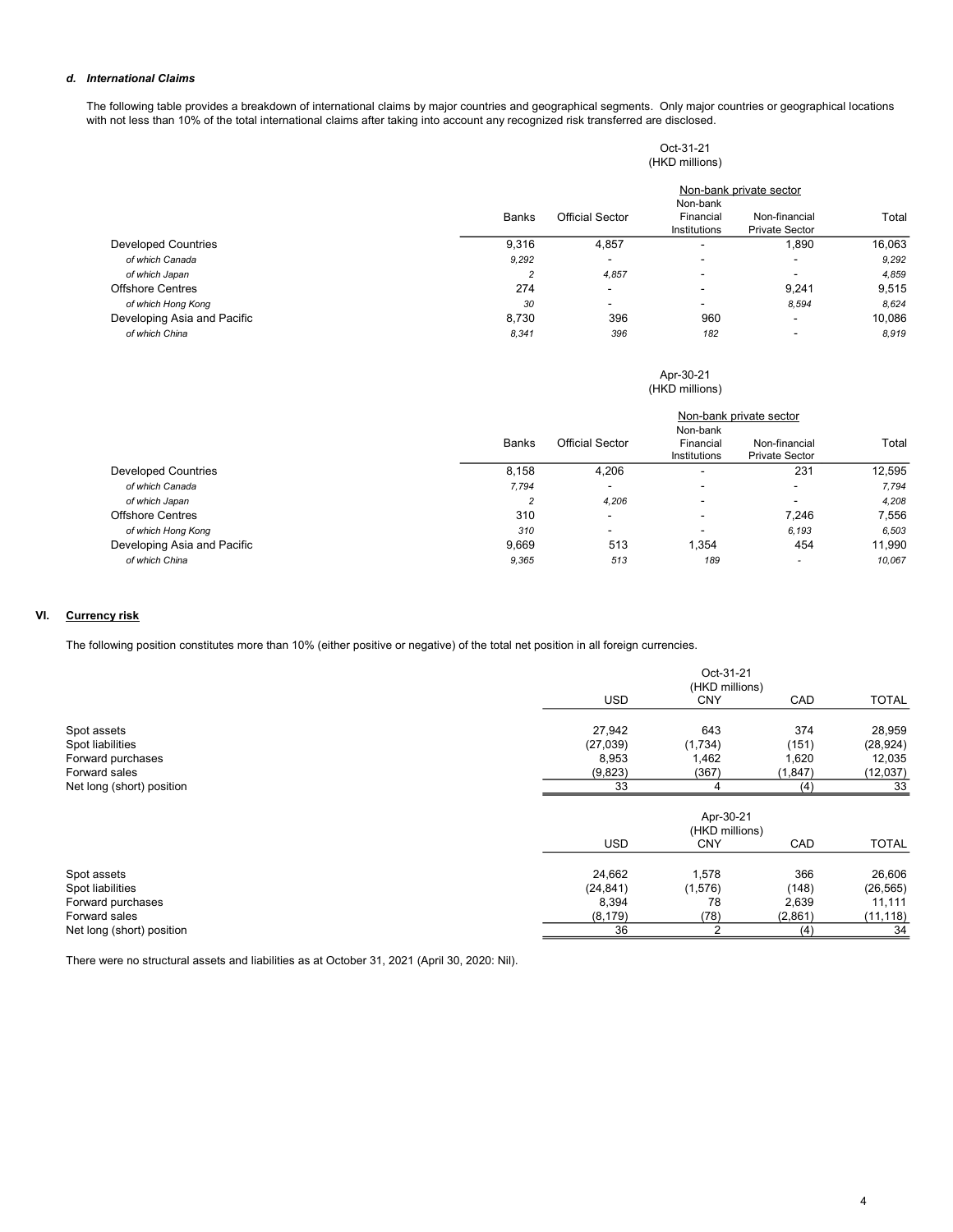### VII. Liquidity Risk Management

Liquidity risk is defined as the risk of being unable to meet financial obligations in a timely manner at reasonable prices. Financial obligations include liabilities to depositors, maturing debt obligations, and lending and pledging commitments.

Effective liquidity risk management is essential to maintain the confidence of counterparties, manage the company's cost of funds and to support core business activities, even under adverse circumstances.

Liquidity risk is managed within the framework of policies and liquidity risk appetite that are approved by senior management and Head Office. Senior management receives reports on risk exposures against approved limits. These limits are subject to appropriate risk governance and oversight from senior management committees including the Asset-Liability Committee (ALCO).

The Bank's liquidity risk management framework addresses the following key elements:

- Governance – authority for liquidity risk management is delegated by the Board to the President and CEO, who in turn delegates authority for managing risk to senior management, and the appropriate committees and departments.

- Measurement and Monitoring – the Bank measures and forecasts cash inflows and outflows, including off-balance sheet cash flows. Liquidity risk is managed by a set of key limits including net cumulative cash flow by currency over specified short-term horizons (cash flow gaps), a minimum level of core liquidity, and liquidity stress tests. These limits are reviewed and approved by the Board and/or senior management committee at least annually.

- Reporting – liquidity risk reports are provided to senior management, and appropriate committees, where ALCO provides oversight of liquidity risks.

- Stress testing – the Bank performs monthly liquidity stress testing, to evaluate the liquidity position under industry-wide, Bank-specific and combined scenarios. A separate intraday liquidity stress test is also performed at each financial quarter to evaluate impact from counterparties payment and settlement under stress event.

The Bank's liquidity stress tests consider the effect of changes in funding assumptions, depositor behavior, market value of liquid assets and contingent liabilities. The results of stress tests are submitted to ALCO and reviewed by senior management in consideration of making liquidity management decisions.

The core strategies and technique used to mitigate liquidity risk exposures are:

- Contingency planning – the Bank maintains a liquidity contingency plan that specifies an approach for analyzing and responding to actual and potential liquidity events. The plan outlines an appropriate governance structure for the management and monitoring of liquidity events, processes for effective internal and external communication, and identifies potential counter measures to be considered at various stages of an event.

- Funding diversification – the Bank actively manages the diversification of its deposit liabilities by source, type of depositor, instrument, term and geography.

- Core liquidity – the Bank maintains a pool of highly liquid, unencumbered assets that can be readily sold or pledged to secure borrowings under stressed market conditions or due to Bank-specific events. The Bank also maintains liquid assets to support its intra-day settlement obligations in payment, depository and clearing systems.

## a. Liquidity Ratios

The following analysis shows the liquidity position for the three months ended October 31, 2021 and its comparative period:

|                                                            | 3 mths ended<br>Oct-31-21 | 3 mths ended<br>Oct-31-20 |
|------------------------------------------------------------|---------------------------|---------------------------|
| Average liquidity maintenance ratio ("LMR") for the period | 46.0%                     | 41.8%                     |

The average liquidity maintenance ratio is the simple average of each calendar month's average ratio and has been computed in accordance with the Banking (Liquidity) Rule.

### b. Sources of funding

The sources of funding are mainly from the following:

|                                | Oct-31-21      |             | Oct-31-20      |               |
|--------------------------------|----------------|-------------|----------------|---------------|
|                                | as % of total  |             |                | as % of total |
|                                | (HKD millions) | liabilities | (HKD millions) | liabilities   |
|                                |                |             |                |               |
| <b>Group Companies</b>         | 23.297         | 52.7%       | 23.748         | 53.7%         |
| Non-bank customers             | 13.833         | 31.3%       | 17.016         | 38.5%         |
| Banks                          | 3.278          | 7.4%        | 2.144          | 4.8%          |
| Central banks                  | 3.000          | 6.8%        | 321            | 0.7%          |
| Certificate of deposits issued | 500            | 1.1%        | 1.092          | 2.5%          |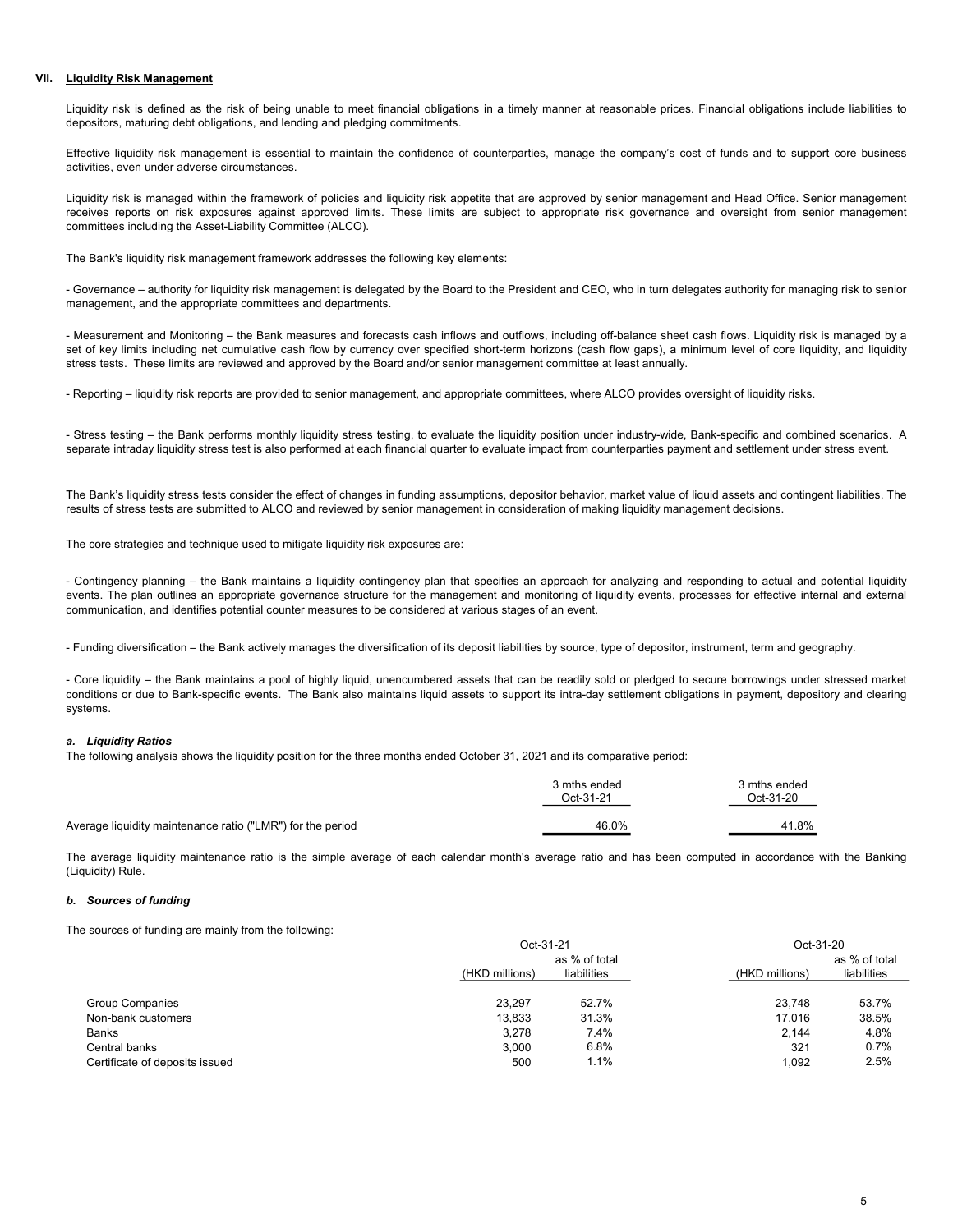## c. Liquidity Risk Mismatch

The following analysis shows the on and off-balance sheet items, broken down into maturity buckets:

|                                                                           |        |                          | Oct-31-21<br>(HKD millions) |                               |                   |
|---------------------------------------------------------------------------|--------|--------------------------|-----------------------------|-------------------------------|-------------------|
|                                                                           | Total  | Within 1 month           | Over 1 month to<br>3 months | Over 3 months<br>to 12 months | Over 1 year       |
| Cash and balances with banks                                              | 11,119 | 2,556                    | 5,058                       | 3,505                         |                   |
| Trade bills                                                               | 7,211  | 1,491                    | 3,929                       | 1,791                         |                   |
| Loans and advances to customers                                           | 19,301 | 6,101                    | 4,059                       | 3,694                         | 5,447             |
| Investment securities                                                     | 6,391  | 6,391                    |                             |                               |                   |
| Other assets                                                              | 207    | 119                      | $\blacksquare$              | $\blacksquare$                | 88                |
| Total on-balance sheet assets                                             | 44.229 | 16,658                   | 13,046                      | 8,990                         | 5,535             |
| Total off-balance sheet assets                                            |        | $\overline{\phantom{a}}$ |                             |                               |                   |
| Deposits from banks                                                       | 26,575 | 8,960                    | 7,358                       | 10,257                        |                   |
| Deposits from central bank                                                | 3,000  | 3,000                    |                             |                               |                   |
| Deposits from non-bank customers                                          | 13,837 | 2,327                    | 7,975                       | 3,535                         |                   |
| Certificate of deposits issued                                            | 500    | 500                      |                             |                               |                   |
| Other liabilities and reserves                                            | 317    | 108                      |                             | $\overline{2}$                | 207               |
| Total on-balance sheet liabilities                                        | 44,229 | 14,895                   | 15,333                      | 13,794                        | 207               |
| Total off-balance sheet liabilities                                       | 7,971  | 5,143                    | 1,008                       | 1,528                         | 292               |
| Contractual maturity mismatch<br>Cumulative contractual maturity mismatch |        | (3,380)<br>(3,380)       | (3,295)<br>(6, 675)         | (6, 332)<br>(13,007)          | 5,036<br>(7, 971) |
|                                                                           |        |                          | Oct-31-20<br>(HKD millions) |                               |                   |
|                                                                           | Total  | Within 1 month           | Over 1 month to<br>3 months | Over 3 months<br>to 12 months | Over 1 year       |
| Cash and balances with banks                                              | 15,701 | 5,666                    | 8,870                       | 1,165                         |                   |
| Trade bills                                                               | 3,444  | 1,069                    | 1,864                       | 511                           |                   |
| Loans and advances to customers                                           | 19,587 | 4,636                    | 7,001                       | 2,052                         | 5,898             |
| Investment securities                                                     | 5,929  | 5,929                    | L,                          |                               |                   |
| Other assets                                                              | 187    | 51                       | $\overline{a}$              | L.                            | 136               |
| Total on-balance sheet assets                                             | 44,848 | 17,351                   | 17,735                      | 3,728                         | 6,034             |
| Total off-balance sheet assets                                            |        |                          |                             |                               |                   |
| Deposits from banks                                                       | 25,883 | 7,716                    | 7,671                       | 10,496                        |                   |
| Deposits from central bank                                                | 321    | 321                      |                             |                               |                   |
| Deposits from non-bank customers                                          | 17,025 | 4,988                    | 10,874                      | 1,163                         |                   |
| Certificate of deposits issued                                            | 1,092  |                          | 1,092                       |                               |                   |
| Other liabilities and reserves                                            | 527    | 527                      |                             |                               |                   |
| Total on-balance sheet liabilities                                        | 44.848 | 13,552                   | 19,637                      | 11.659                        |                   |

Total off-balance sheet liabilities **8,090** 8,090 7,335 63 669 23

Contractual maturity mismatch (3,536) (1,965) (8,600) 6,011<br>Cumulative contractual maturity mismatch (3,090) (3,536) (5,501) (14,101) (8,090) Cumulative contractual maturity mismatch